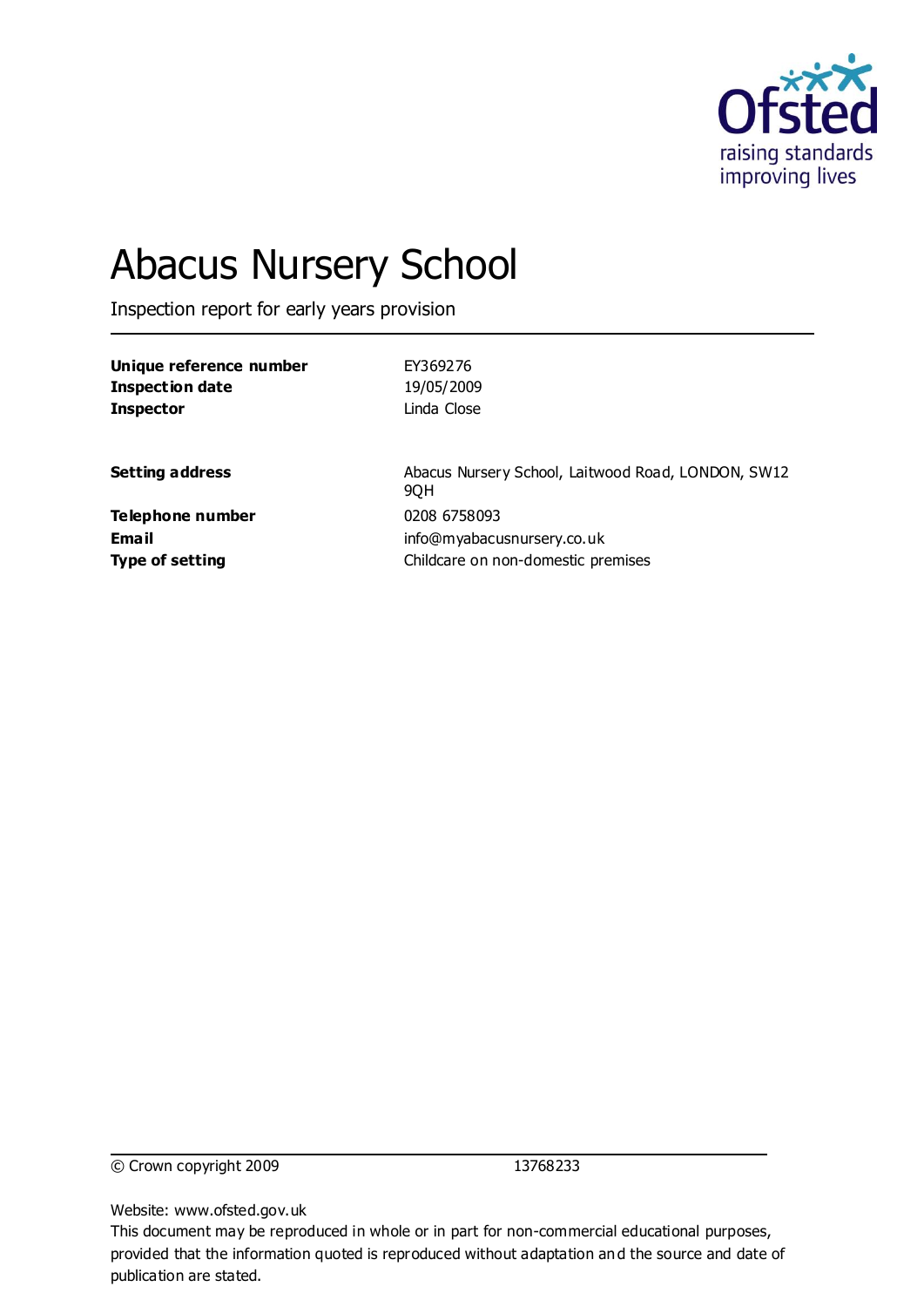# **Introduction**

This inspection was carried out by Ofsted under Sections 49 and 50 of the Childcare Act 2006 on the quality and standards of the registered early years provision. 'Early years provision' refers to provision regulated by Ofsted for children from birth to 31 August following their fifth birthday (the early years age group). The registered person must ensure that this provision complies with the statutory framework for children's learning, development and welfare, known as the *Early* Years Foundation Stage.

The provider must provide a copy of this report to all parents with children at the setting where reasonably practicable. The provider must provide a copy of the report to any other person who asks for one, but may charge a fee for this service (The Childcare (Inspection) Regulations 2008 regulations 9 and 10).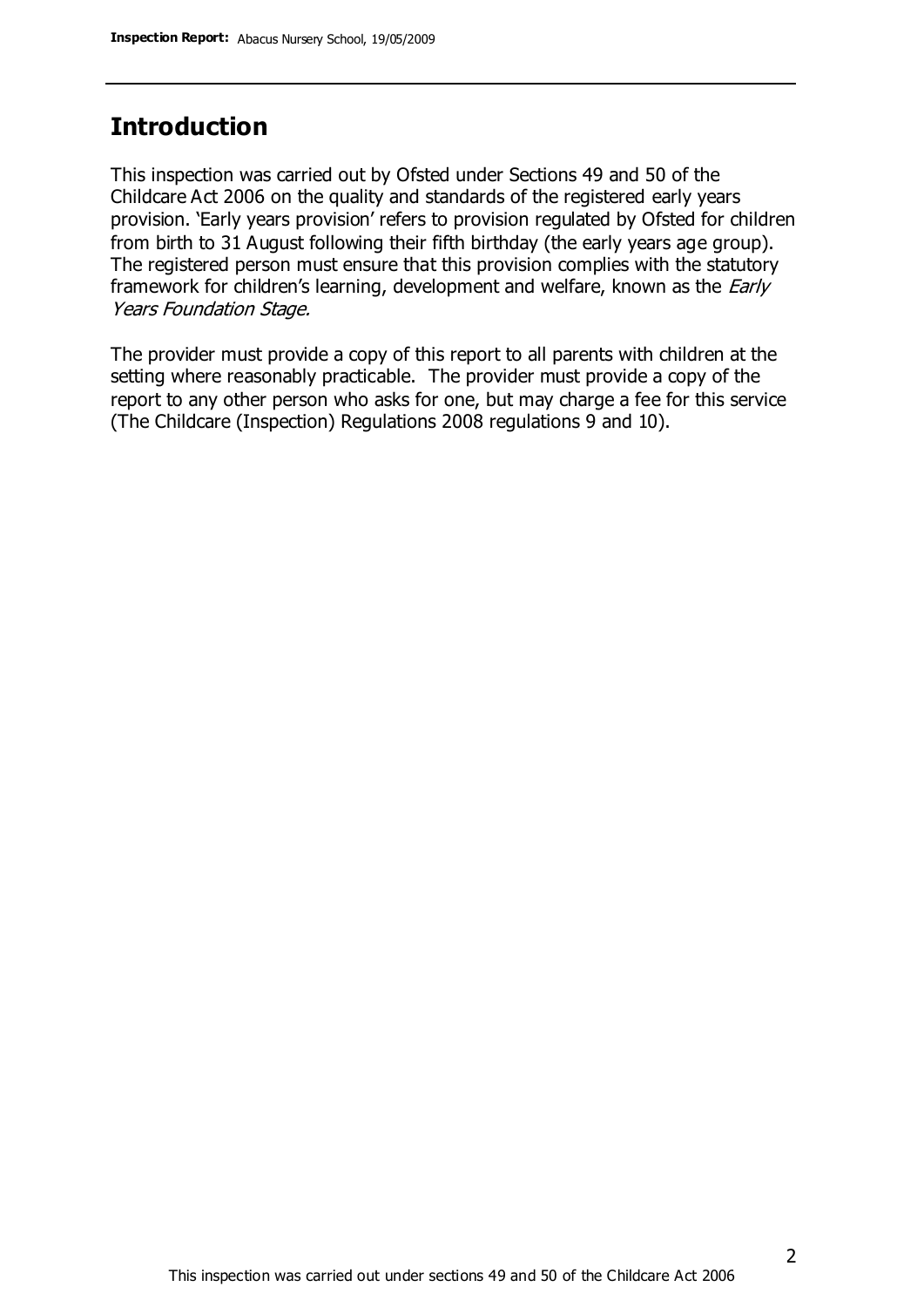# **Description of the setting**

Abacus Nursery School opened in 1994 and re-registered under the same ownership in 2008 due to a change of company name. It is located in three rooms on the ground floor of a church building in south London. Children have two enclosed outdoor areas for play and gardening activities. Access to the building is level and there are toilet facilities for the disabled. The nursery takes children from 12 months to under five years. Children who are in the early years age group who attend school locally during the day can attend for short sessions after school each day. The babies and the younger and older children are based in different rooms but the accommodation is used flexibly and children come together for meals and some activities every day. The group is open for five days a week from 08:00 to 18:00 hours for 48 weeks per year. There are currently 40 children on roll who are all within the early years age range. Children attend for a variety of sessions. A small number of children have learning difficulties and a small number are learning English as an additional language. A cook prepares meals on the premises each day. The setting is registered on the Early Years Register to provide a maximum of 50 places for children in the early years age range. The manager and nine members of staff work with the children and all have appropriate qualifications and experience to at least NVQ level 2 and three members of staff are undertaking further relevant training. Students from local colleges and training organisations are offered placements in the nursery on a regular basis. The nursery is supported by a visiting member of staff who has Early Years Professional Status. Specialist teachers visit the setting on three days each week to lead music, drama and dance activities for children in all age groups.

## **Overall effectiveness of the early years provision**

Overall the quality of the provision is good. The manager and staff work together successfully to promote children's learning through play and the children are making good progress given their age and starting points. Staff keep the children safe and secure at all times and the documents and records to support this work are mostly complete. The needs of every child are carefully assessed and staff work closely with parents and other agencies to ensure that children's individual needs are met. Self-evaluation is an ongoing activity and the staff team are all invited to contribute, which gives them a sense of purpose and involvement. Staff work closely with the Early Years Professional who is guiding them and supporting the development and continuous improvement of the setting's provision for children.

# **What steps need to be taken to improve provision further?**

To further improve the early years provision the registered person should:

continue to develop the organisation of the toys and resources for the older children to give them more opportunities for self-selection and the growth of their independence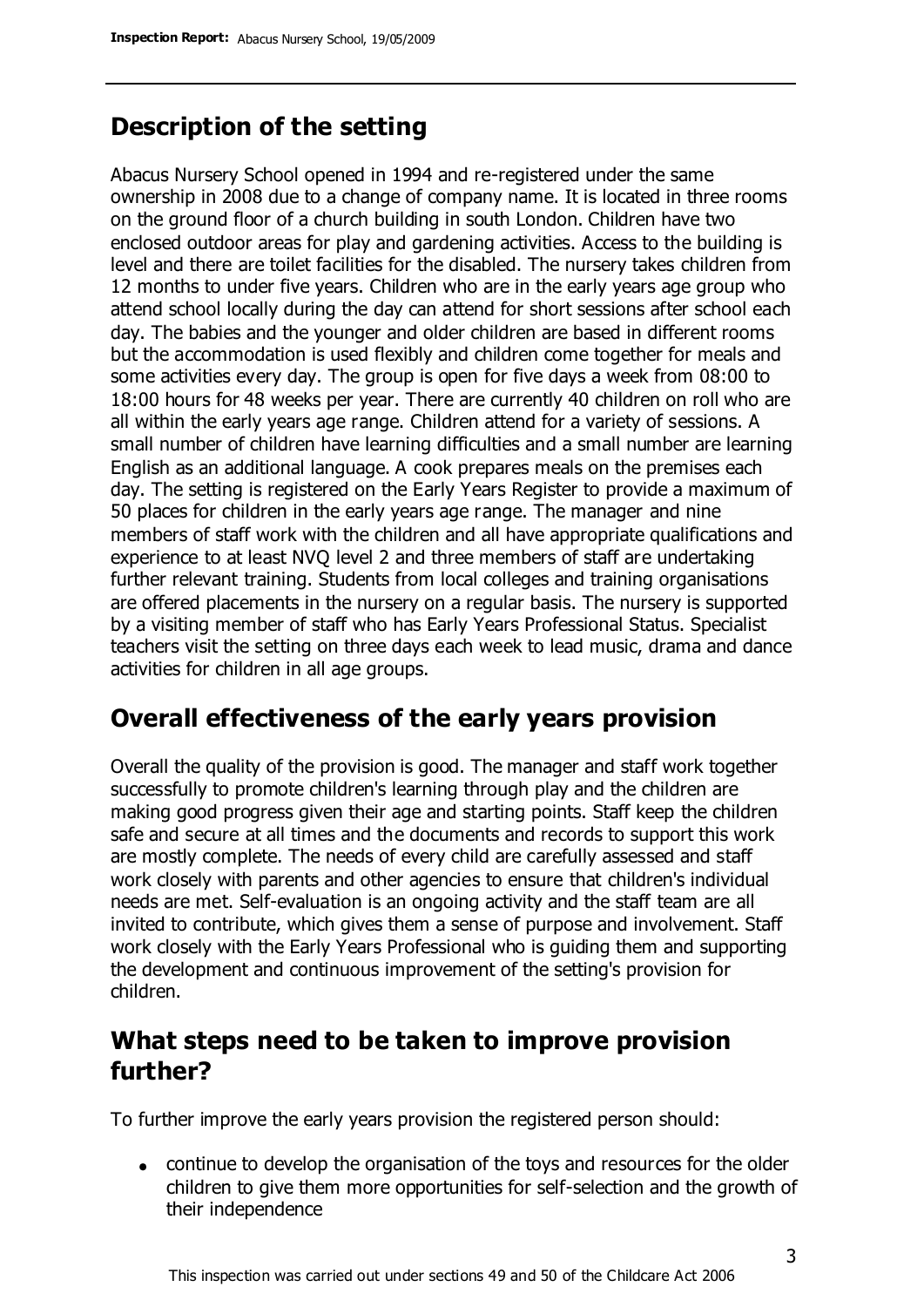- ensure that medication and accident records include the full names of the children and the member of staff providing care for them
- extend the risk assessments currently made for outings to include more detail about potential hazards at each and every venue visited with the children.

# **The leadership and management of the early years provision**

Staff are checked for their suitability to work with children at the time of their employment. Effective deployment of staff ensures that students and new employees are always monitored and supervised by experienced nursery workers, which promotes the safety of the children. The provider is well informed about child protection matters and she shares her knowledge with the staff. They are confident that they know what to look out for and what steps to take if they are concerned about the welfare of the children in their care.

The providers, the manager and the staff team are guided by an Early Years Professional. Together they have re-evaluated the nursery's provision in the light of the Early Years Foundation Stage framework (EYFS). They have reshaped their approach giving due regard to the guiding themes of the EYFS recognising children's individual needs, the development of positive relationships, the contribution that the learning environment makes to children's learning and development, and the unique way that each child learns. They have begun to note children's interests and the information gained is used to provide interesting opportunities for play and learning that meet children's individual needs. Staff have re-organised the learning environment in the main hall giving children more opportunities to self-select toys and equipment and children can use the outdoor area with greater freedom. Staff have plans to present the resources in a more accessible way in the room for older children.

Parents and carers say that the staff are kind and caring and their children are happy. They approve of the settling in procedure, which allows children to spend short periods with the staff to gain confidence and a feeling of security. Staff keep parents well informed about general welfare matters and they ensure that parental preferences are respected at mealtimes. Parents are welcome to share their child's progress file at any time and they are given a written report about progress once a year in addition to frequent informal contact with their child's key person. Children with learning difficulties are supported effectively and their progress is good.

# **The quality and standards of the early years provision**

Staff are attentive and supportive towards children who are settling in and any tears are soon replaced by smiles. The youngest children play peacefully in their own room where they can safely explore their environment. They play with stimulating toys and resources which attract their interest. These resources include treasure baskets filled with everyday objects for babies to touch and feel. They join the older groups for meals and some activities in the main hall, which provides stimulus, variety and opportunities for them to play with older children and siblings. Key staff remain with the babies at all times to support their play and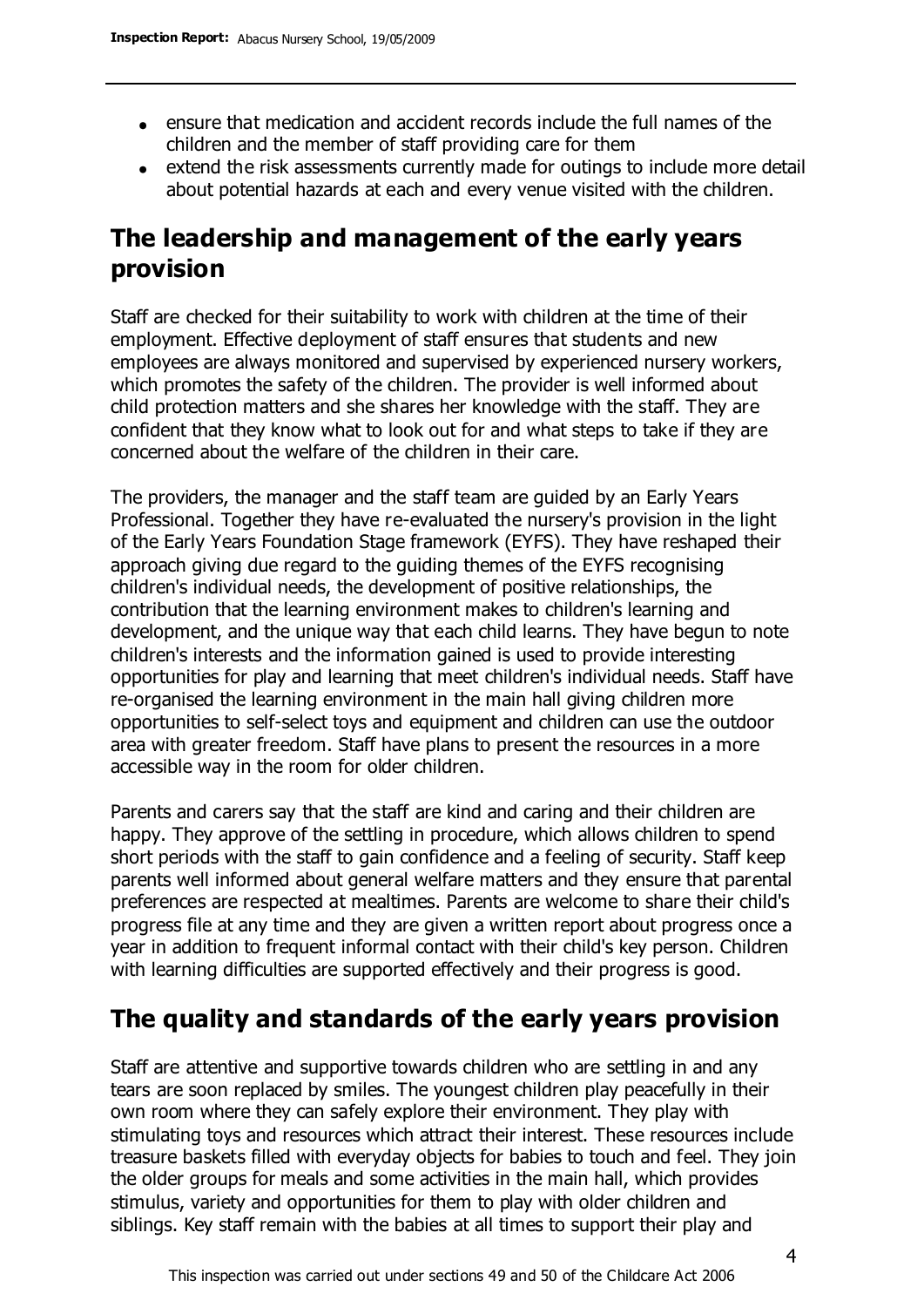keep them safe. They gently soothe them off to sleep after lunch and take turns to remain in the room to monitor the sleeping children.

The main hall provides ample space in a very well organised environment for children under two years six months old. They eagerly engage in imaginative play in the 'Social Play' area where they dress up and take dolls in buggies on excursions around the hall. Building tall towers with large plastic bricks is a source of much excitement and laughter when the towers collapse. Children explore their toys and resources with rapt concentration finding new ways to play. Staff provide them with a good range of sensory materials including sand, water, dough and cornflour, and the children handle them with pleasure. Children look at books on their own and with staff and they listen well to stories. They are keen to take part in dance/drama activities with visiting staff. They lie down and play under a canopy of fabric, which they touch with their toes. They sing songs, clap hands, stretch, jump about energetically and the staff infect the children with their enthusiasm.

The older group of children become fully involved in adult-led and self-initiated activities. They make good use of the indoor and the outdoor area for play and learning. Staff set out an interesting selection of resources including construction toys, materials for planting seeds and a range of mark making materials that are used well. Older members of the group are interested in writing and they are beginning to write recognisable letters and numbers. The children take great interest in plants and animals. They look closely at spiders with bug viewers before gently and considerately setting them free outside. The children are well behaved and responsive. They listen well to stories and explanations and they ask thoughtful questions. Staff are planning to rearrange the resources on open shelving in the room for older children to give them more opportunities for selfselection to further develop their independence. Staff make good use of the local area to extend children's knowledge and understanding of the world. They go on walks to the local library for story time with the librarian. They visit the park and they sometimes go to the market to see what is for sale. Children are eager to explore and learn which makes a positive contribution towards their future economic well-being.

Staff follow well established routines and procedures to maintain good standards of hygiene in the setting for the children. They explain to the children that clean hands are needed to eat snacks and meals. A trained first aider is present at all times and all of the required information and written permissions are obtained from parents to enable staff to promote children's continuing good health and wellbeing. Information about medication and accidents is recorded in a way which maintains confidentiality, although the names of staff and children do not include their family names which means the records are incomplete for future reference.

Healthy meals are prepared on the premises by a dedicated cook who is trained in food hygiene. Snacks include a tasty selection of fresh fruits, salad and raw vegetables. Most of the children eat very well and several enjoy second helpings with obvious pleasure. The provider brings seasonal, organically produced fresh fruit and vegetables to the setting from her own garden and the children also grow vegetables and salad ingredients at the nursery. In this way they learn about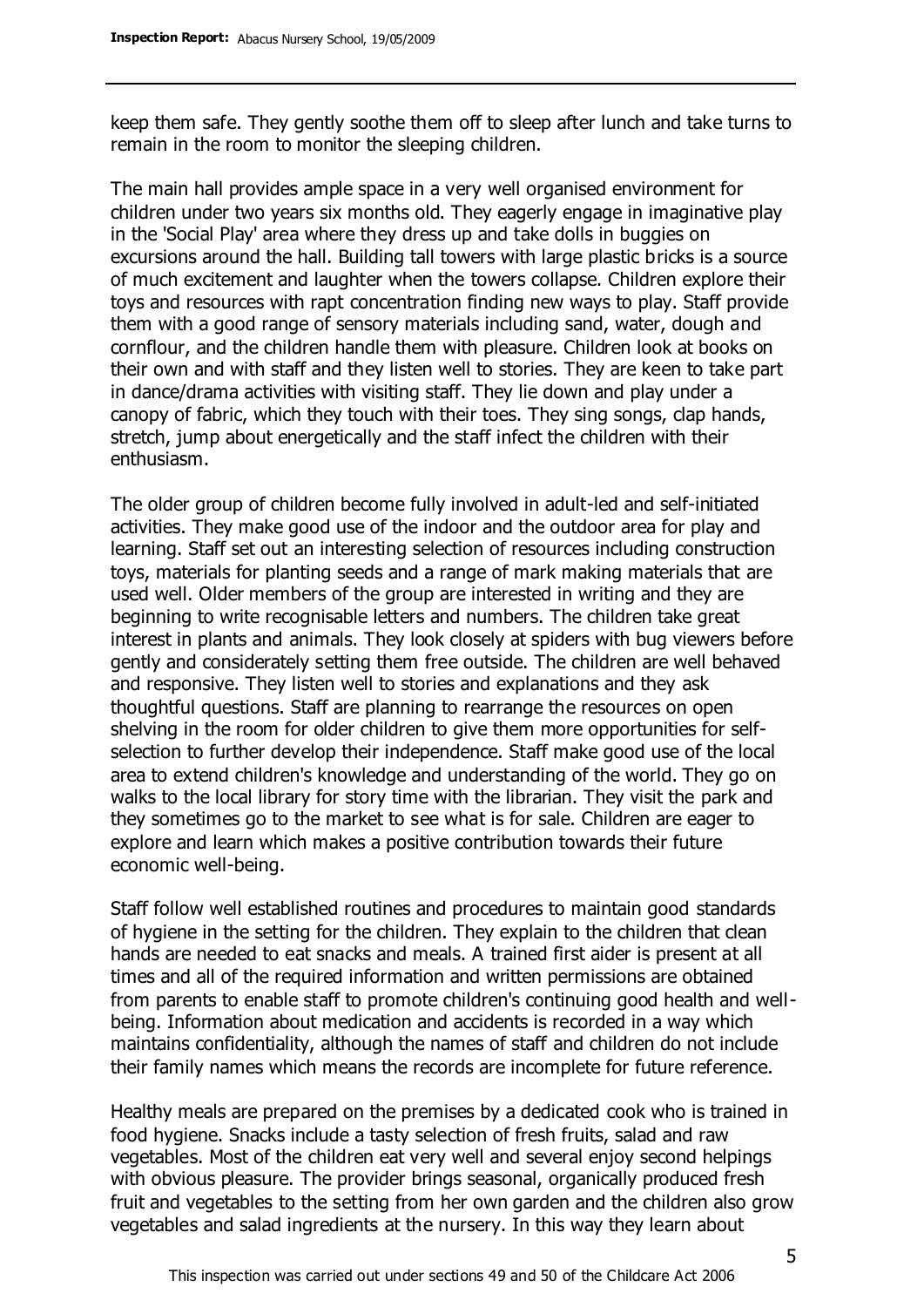healthy eating and they sometimes help to make fresh juices themselves. Children learn to keep themselves safe through learning about road safety on walks and outings and through learning to walk indoors to prevent accidents. Risk assessments are regularly carried out and recorded for the premises and for outings, although those for outings are not sufficiently detailed.